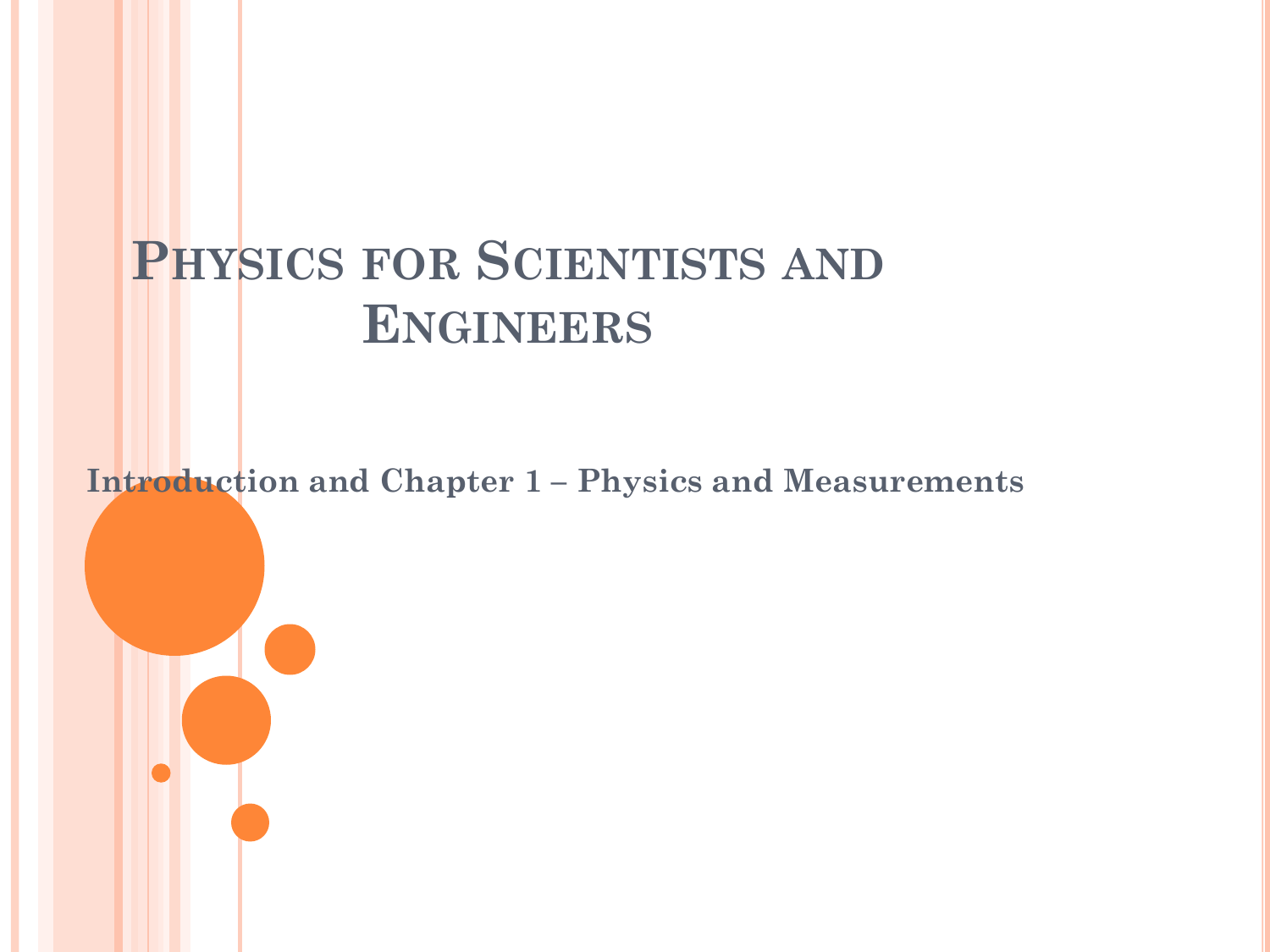# QUANTITIES USED IN MECHANICS

- In mechanics, three fundamental quantities are o used:
	- Length  $\bullet$ 
		- Mass •
		- Time  $\bullet$

All other quantities in mechanics can be o expressed in terms of the three fundamental quantities.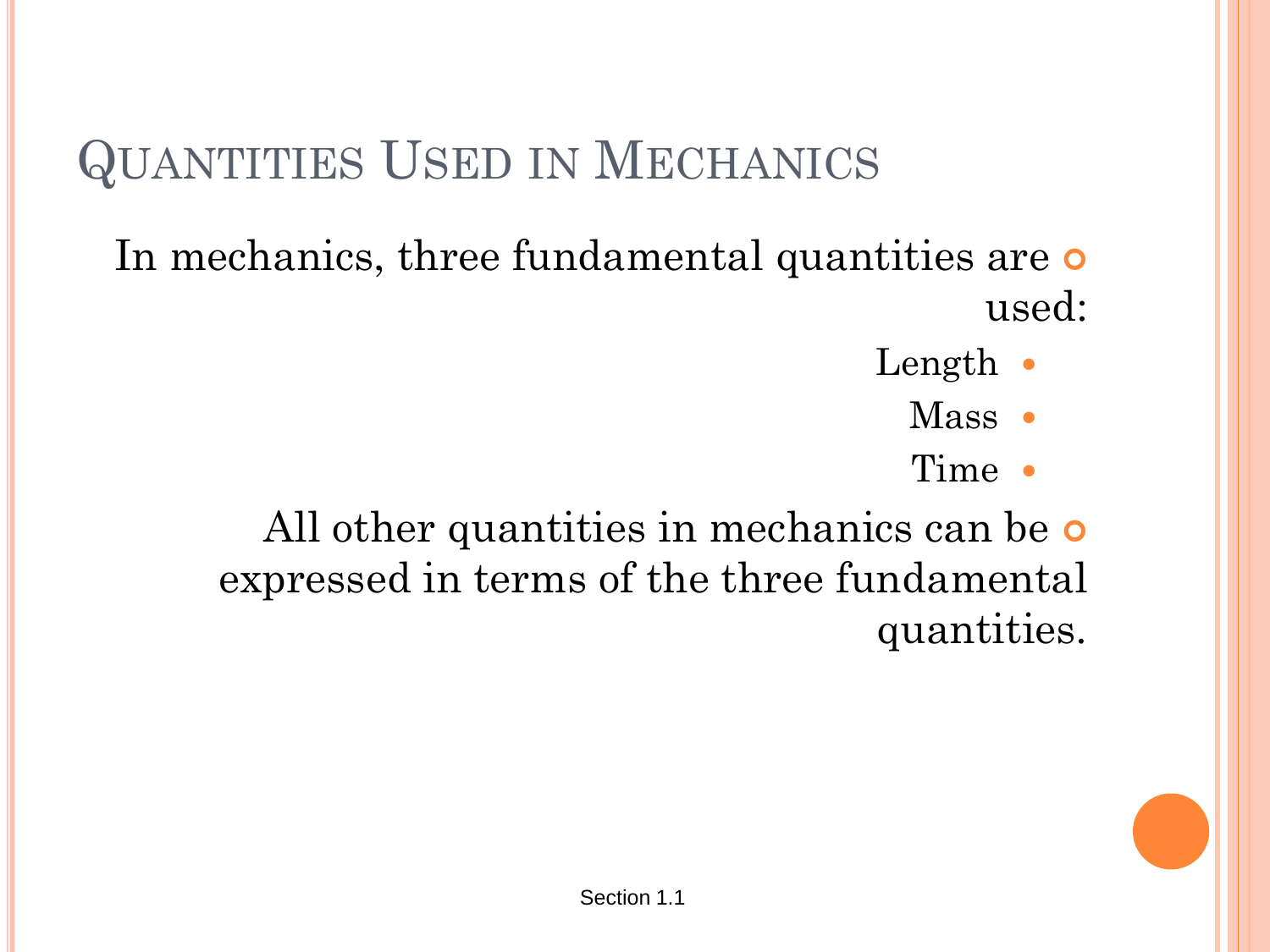### **LENGTH**

- Length is the distance between two points in  $\circ$ space.
	- **Unitso**
	- $SI$  meter, m •

Defined in terms of a meter  $-$  the distance  $\bullet$ traveled by light in a vacuum during a given time See Table 1.1 for some examples of lengths.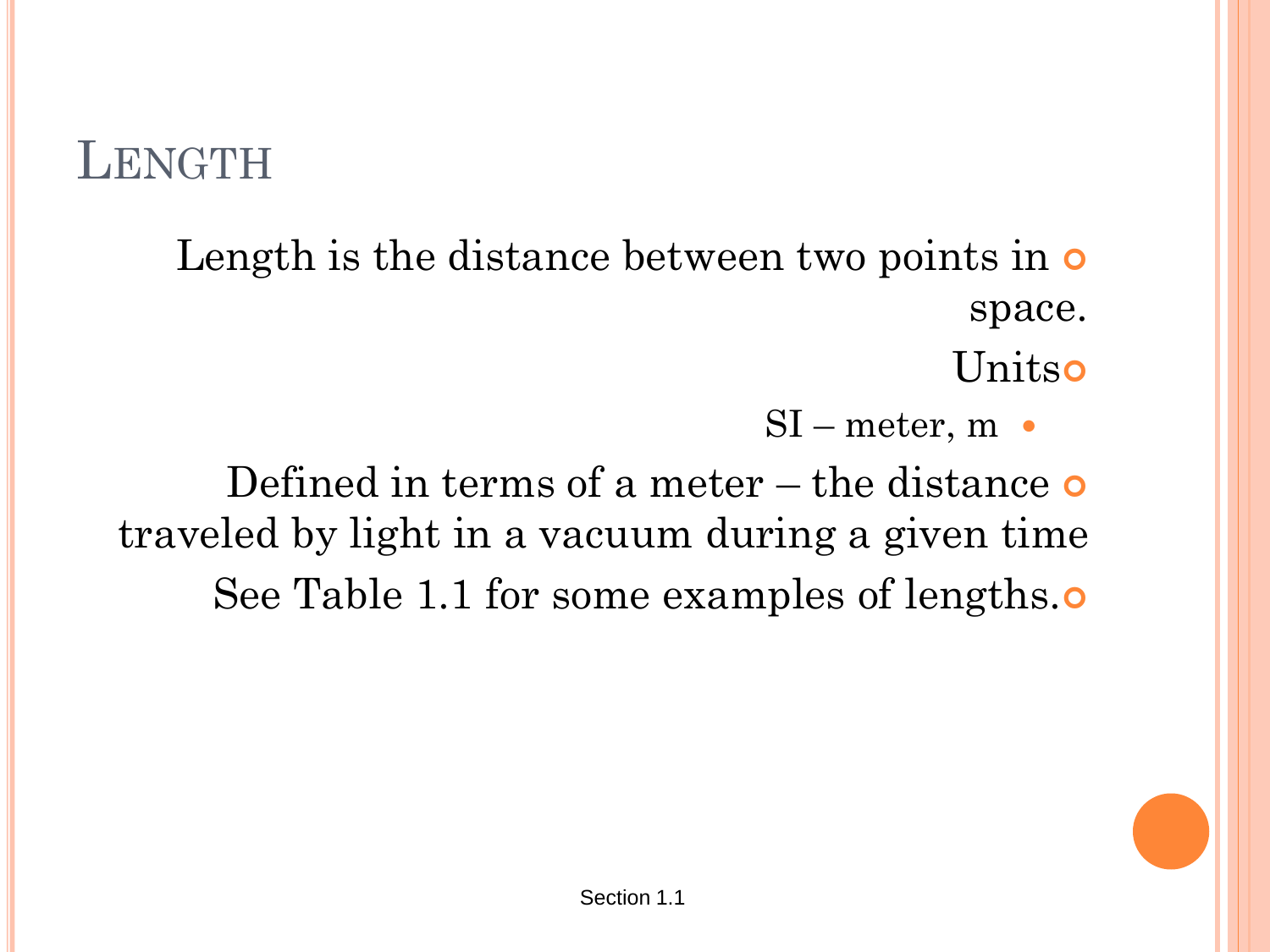# **MASS**

**Unitso** 

 $SI - kilogram$ , kg  $\bullet$ 

Defined in terms of a kilogram, based on a specific o cylinder kept at the International Bureau of Standards

See Table 1.2 for masses of various objects.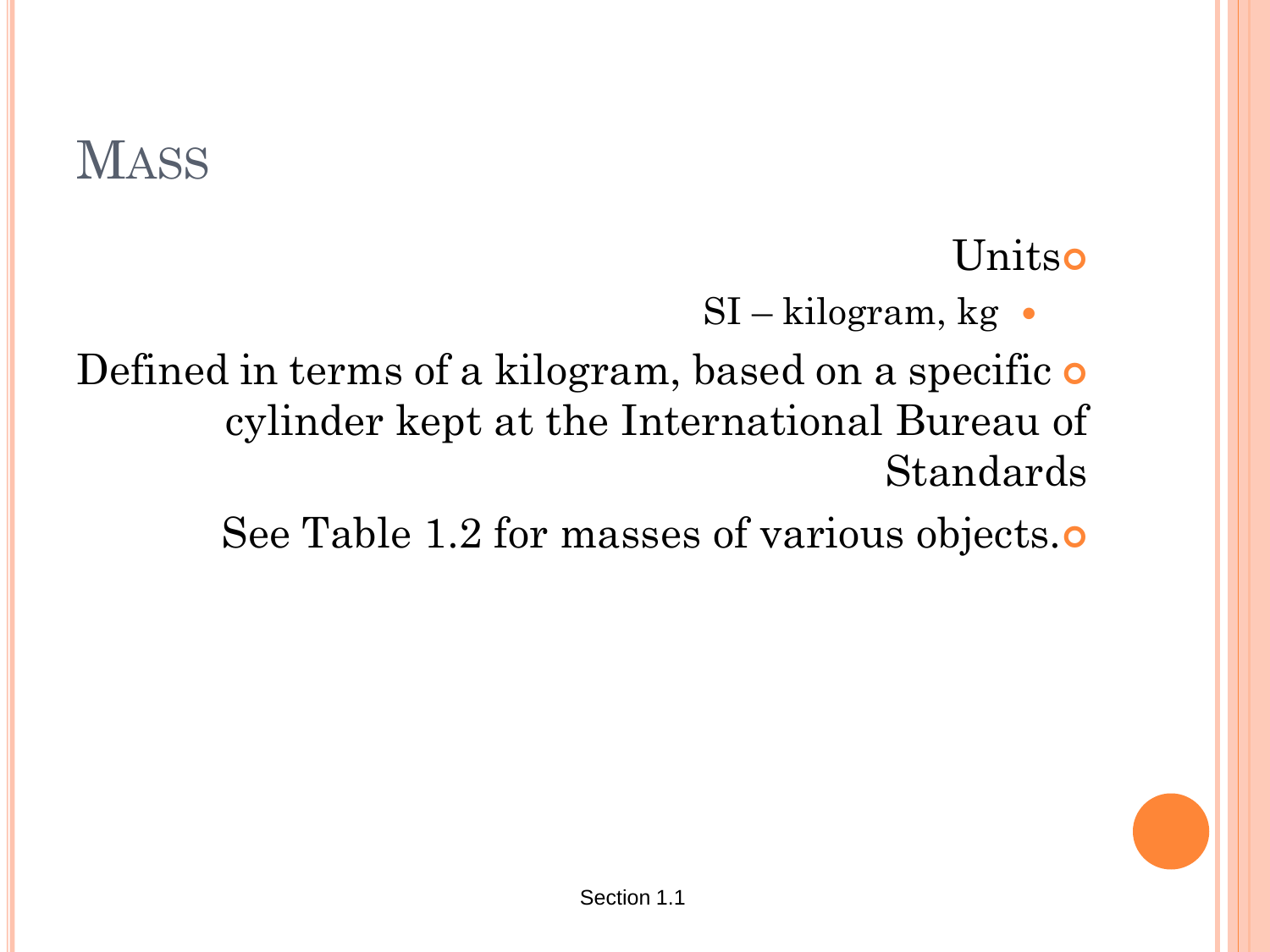### **TIME**

#### **Unitso**

- seconds, s  $\bullet$
- Defined in terms of the oscillation of radiation from a cesium atom
	- See Table 1.3 for some approximate time intervals.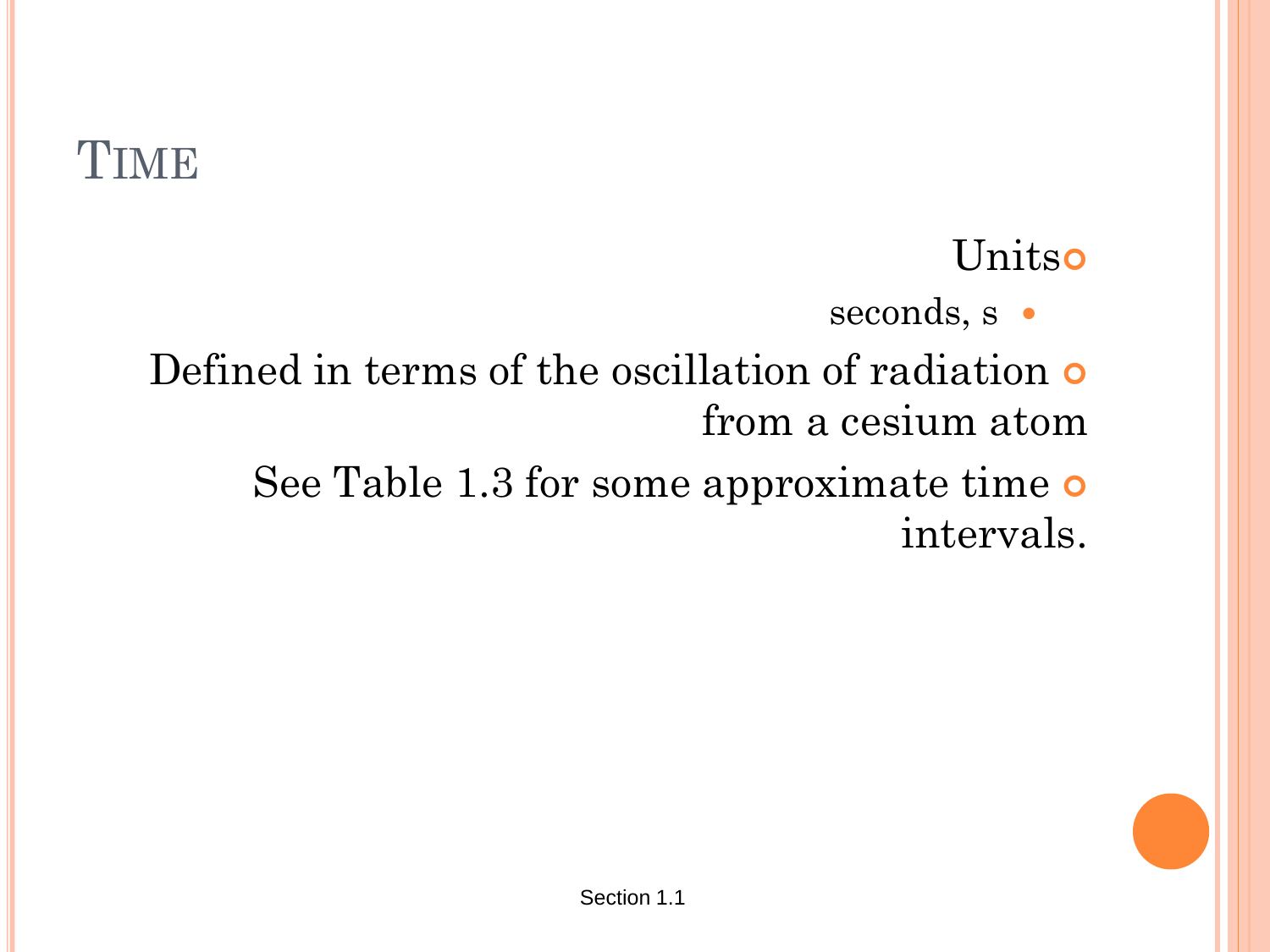### REASONABLENESS OF RESULTS

When solving a problem, you need to check your **o** answer to see if it seems reasonable.

Reviewing the tables of approximate values for **o** length, mass, and time will help you test for reasonableness.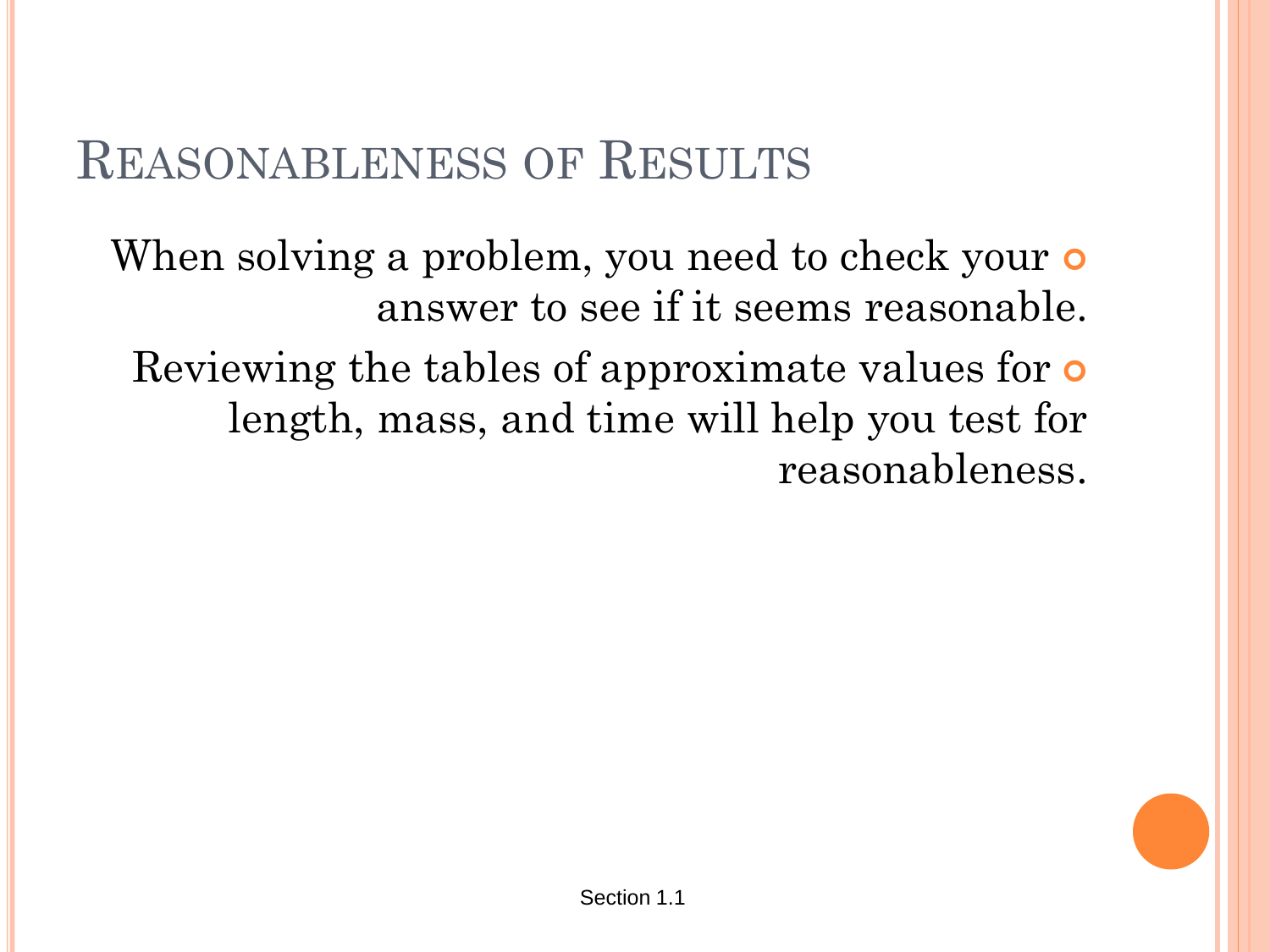# US CUSTOMARY SYSTEM

#### Still used in the US, but text will use SI

| Quantity    | Unit   |  |
|-------------|--------|--|
| Length      | foot   |  |
| <b>Mass</b> | slug   |  |
| <b>Time</b> | second |  |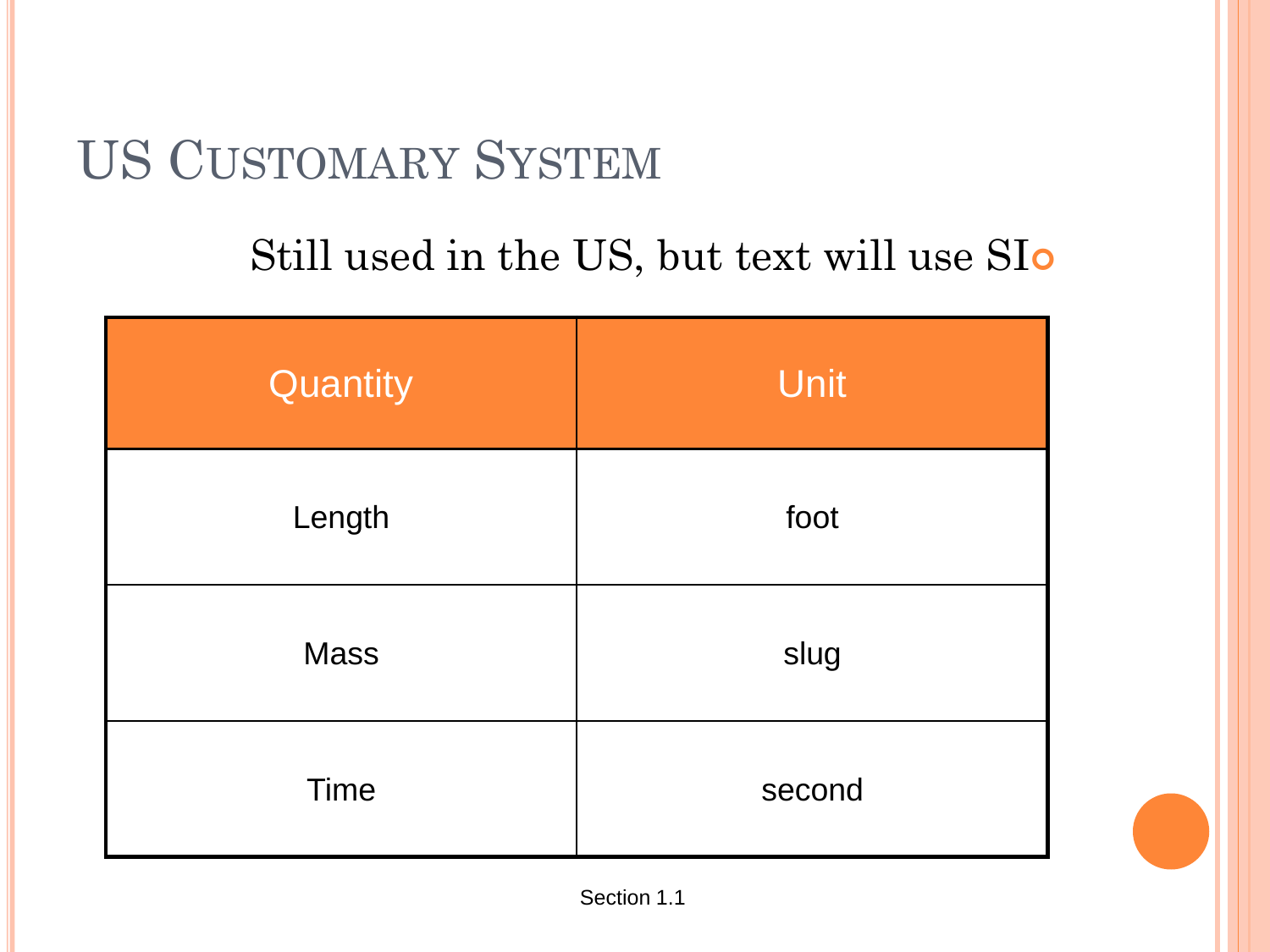## FUNDAMENTAL AND DERIVED UNITS

Derived quantities can be expressed as a  $\circ$ mathematical combination of fundamental quantities.

#### Examples:**o**

Area

A product of two lengths

Speed  $\bullet$ 

A ratio of a length to a time interval of

- Density •
- A ratio of mass to volume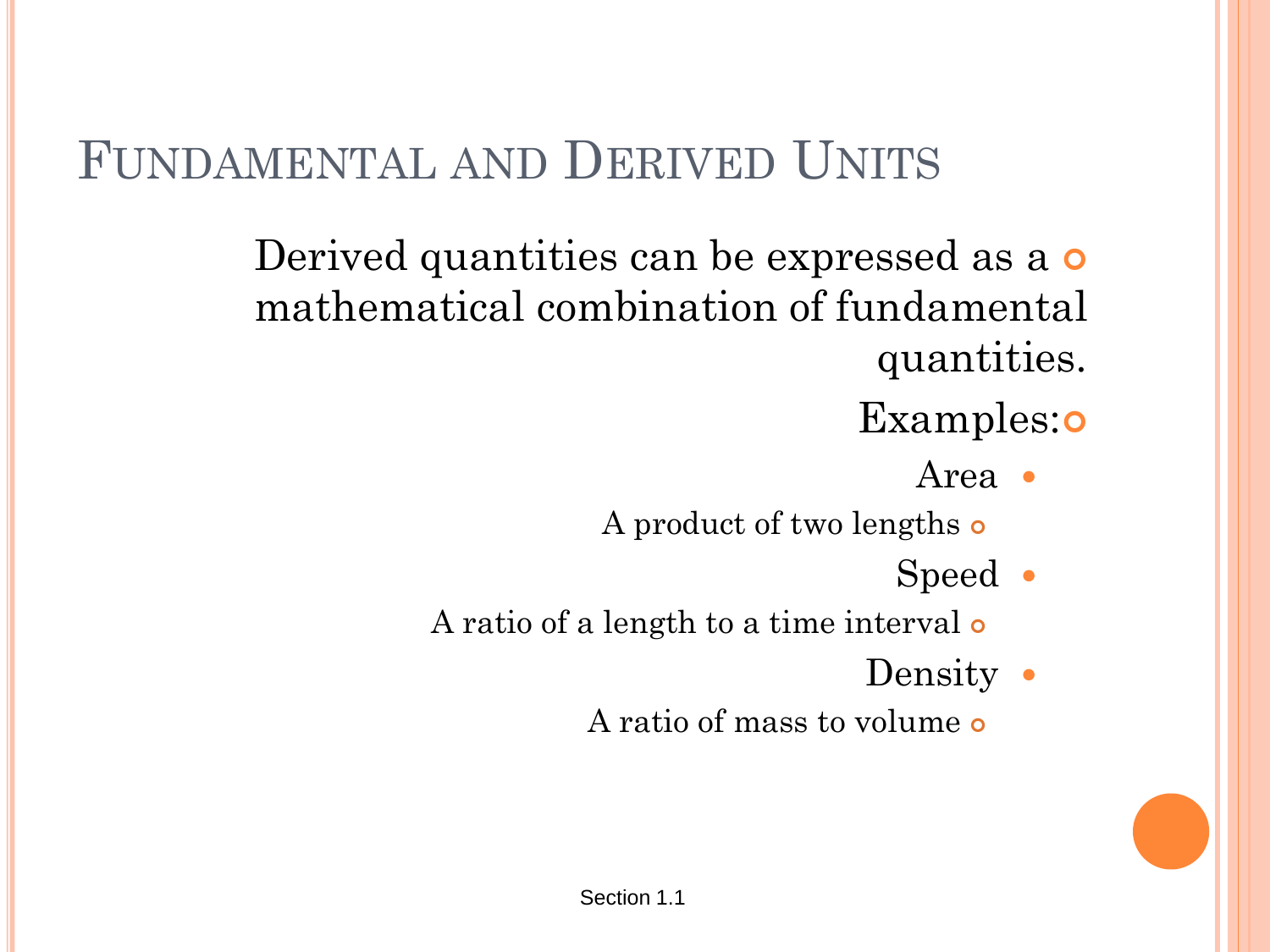# MODEL BUILDING

- A model is a system of physical components.
- Useful when you cannot interact directly with the phenomenon
	- Identifies the physical components •
- Makes predictions about the behavior of the system  $\bullet$ 
	- The predictions will be based on interactions among the o components and/or
- Based on the interactions between the components and the  $\circ$ environment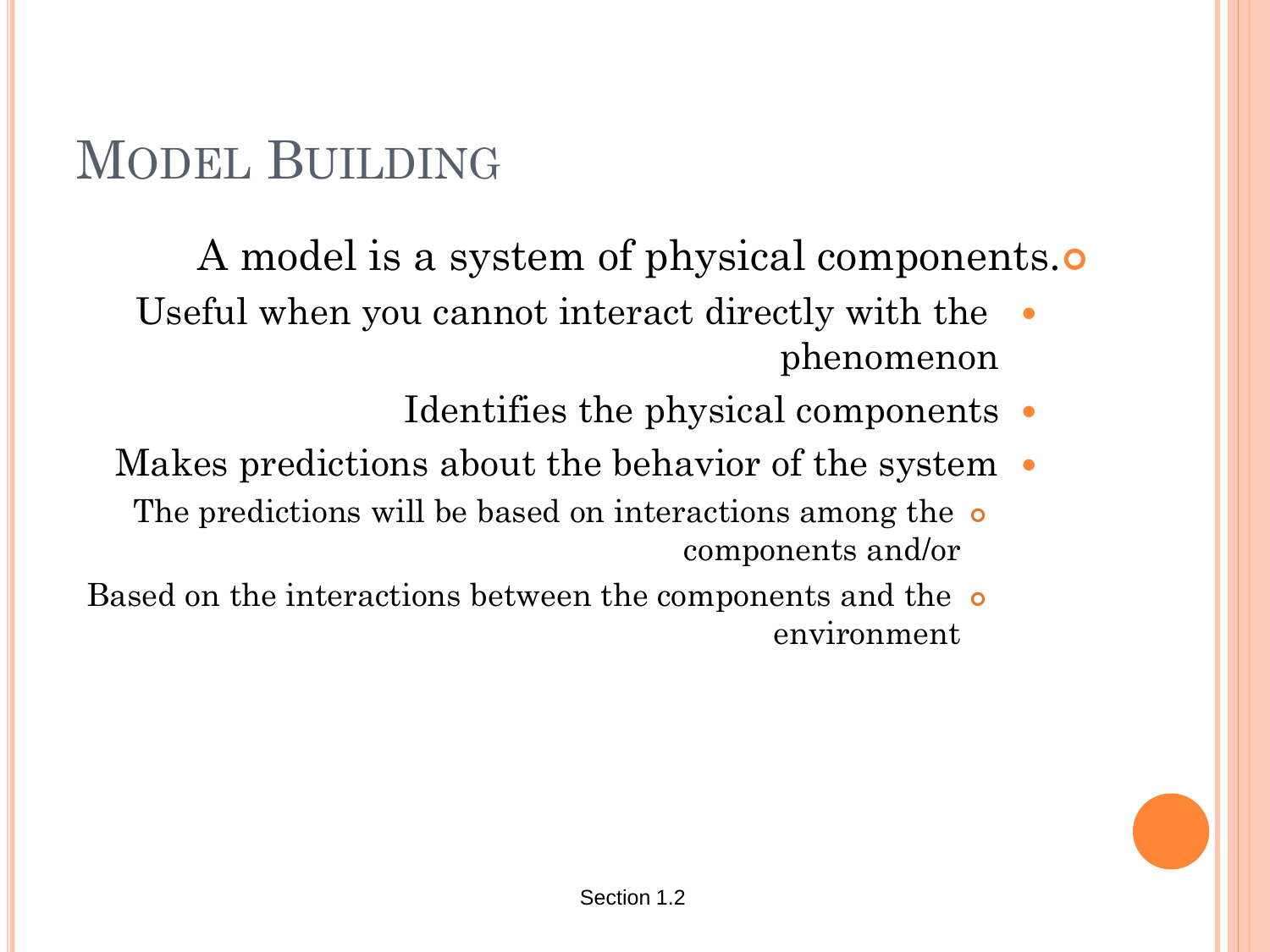# BASIC QUANTITIES AND THEIR DIMENSION

- Dimension has a specific meaning  $-$  it denotes the  $\circ$ physical nature of a quantity.
	- Dimensions are often denoted with square o brackets.
		- Length  $[L]$   $\bullet$ 
			- $Mass [M] \bullet$ 
				- Time [T]  $\bullet$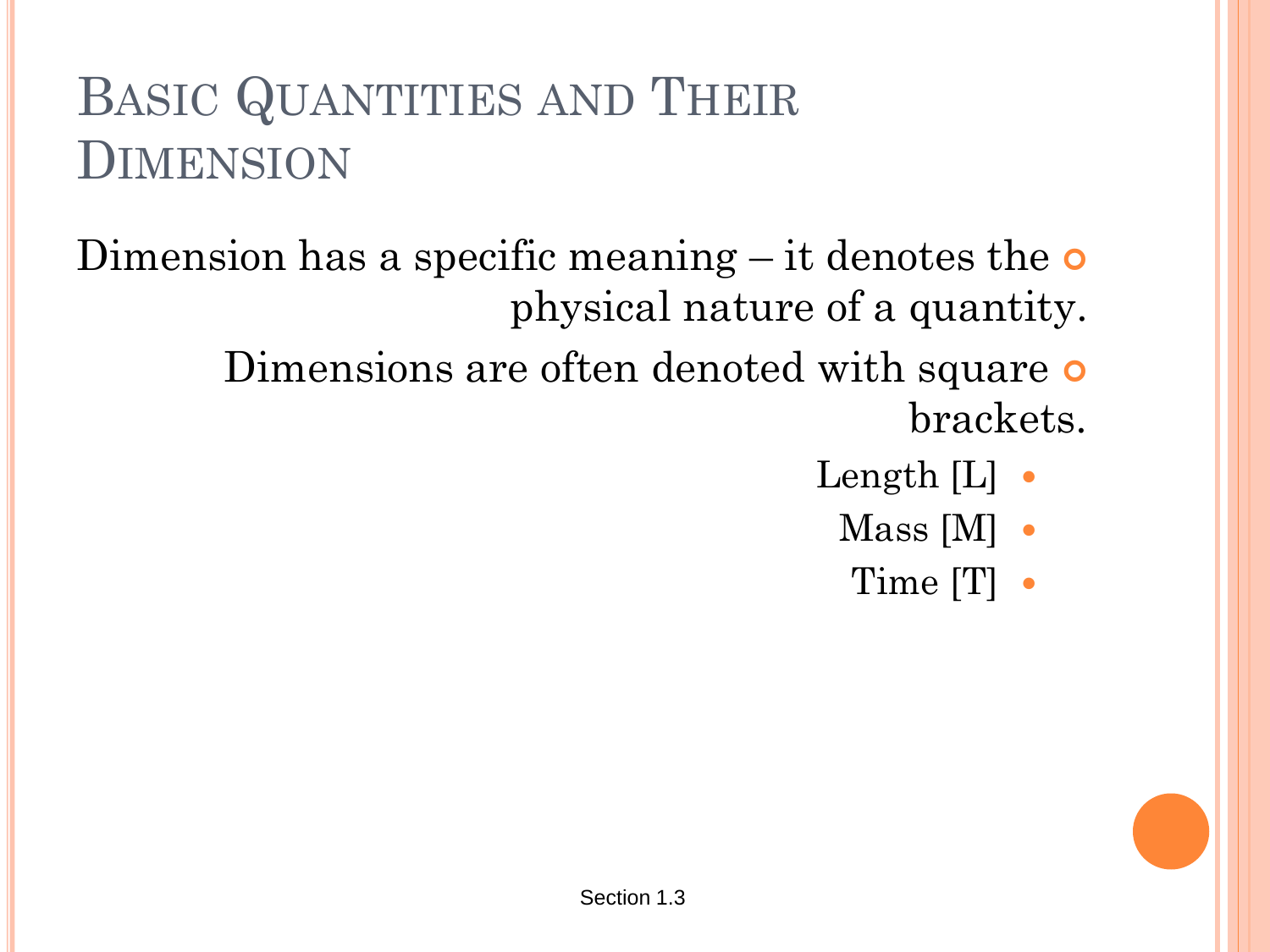### DIMENSIONS AND UNITS

### Each dimension can have many actual units. Table 1.5 for the dimensions and units of some derived **o** quantities

| <b>TABLE 1.5</b>     | Dimensions and Units of Four Derived Quantities |                 |             |                    |
|----------------------|-------------------------------------------------|-----------------|-------------|--------------------|
| Quantity             | Area $(A)$                                      | Volume $(V)$    | Speed $(v)$ | Acceleration $(a)$ |
| Dimensions           | $1^{2}$                                         | $L^3$           | L/T         | $L/T^2$            |
| SI units             | m <sup>2</sup>                                  | m <sup>3</sup>  | m/s         | $m/s^2$            |
| U.S. customary units | $ft$ <sup>2</sup>                               | $\mathsf{ft}^3$ | ft/s        | $ft/s^2$           |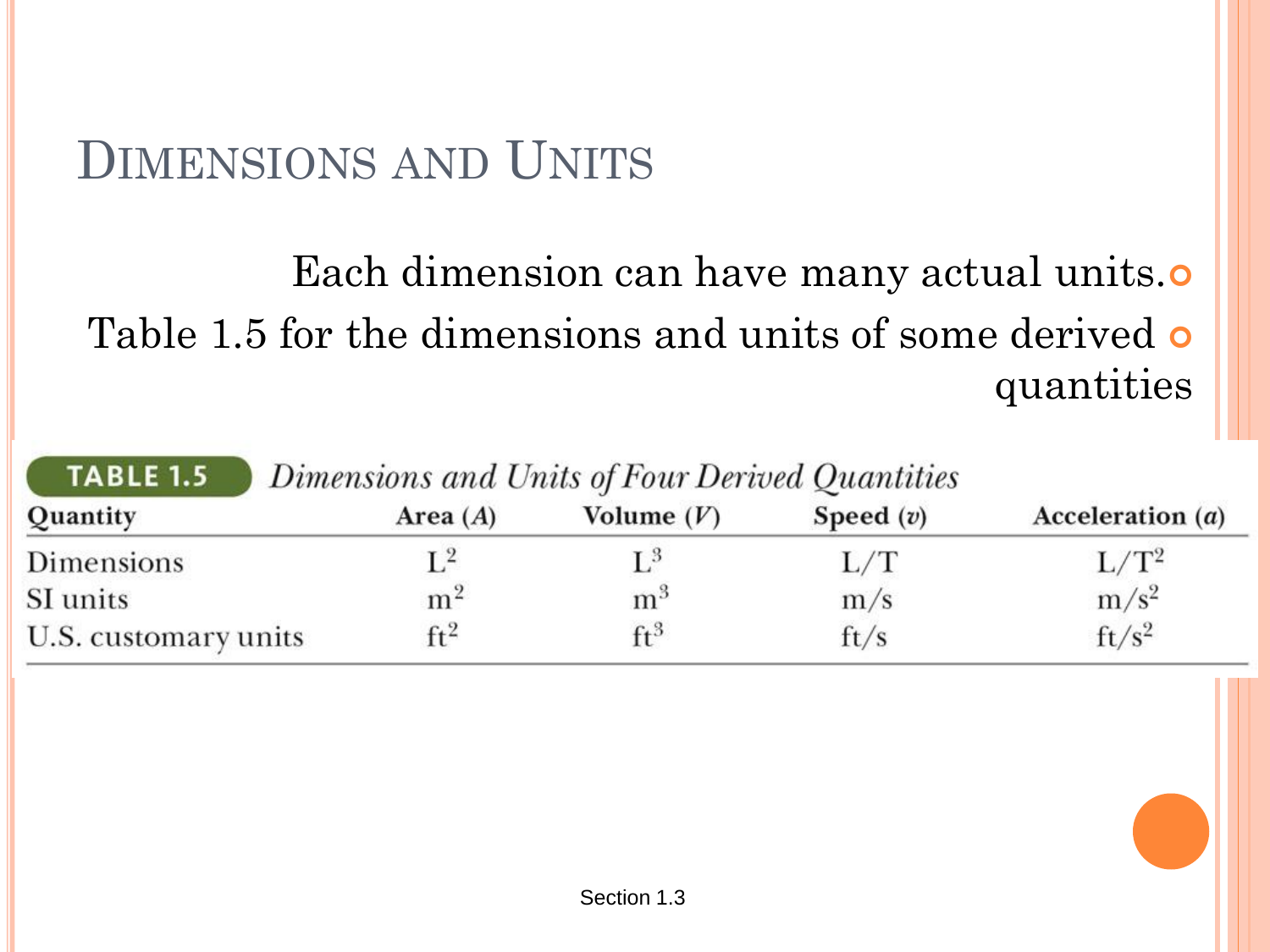### DIMENSIONAL ANALYSIS

- Technique to check the correctness of an equation **o** or to assist in deriving an equation
	- Dimensions (length, mass, time, combinations) **o** can be treated as algebraic quantities.
		- Add, subtract, multiply, divide •
		- Both sides of equation must have the same of dimensions.
		- Any relationship can be correct only if the **o** dimensions on both sides of the equation are the same.
			- Cannot give numerical factors: this is its o limitation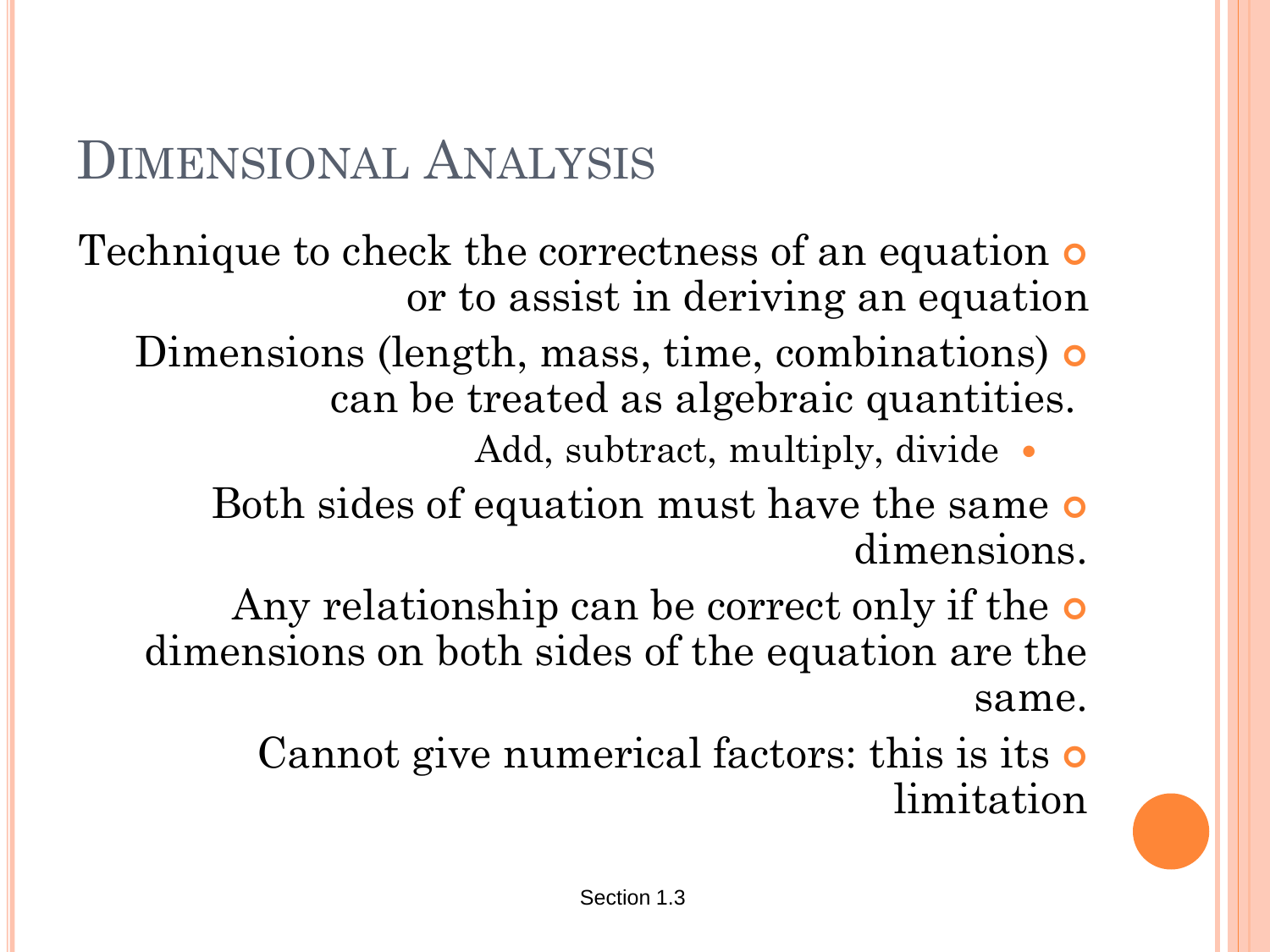#### DIMENSIONAL ANALYSIS, EXAMPLE

Given the equation:  $x = \frac{1}{2}at^2$ Check dimensions on each side:

 $\mathcal{V} = \mathsf{L}$ T L  $\mathsf{L} = \frac{\mathsf{L}}{\mathsf{L}} \cdot \mathsf{P}$  $=$   $\frac{1}{2}$   $\cdot$   $\frac{1}{2}$   $=$ 

The  $T^2$ 's cancel, leaving L for the dimensions of  $\bullet$ each side.

- The equation is dimensionally correct. •
- There are no dimensions for the constant.  $\bullet$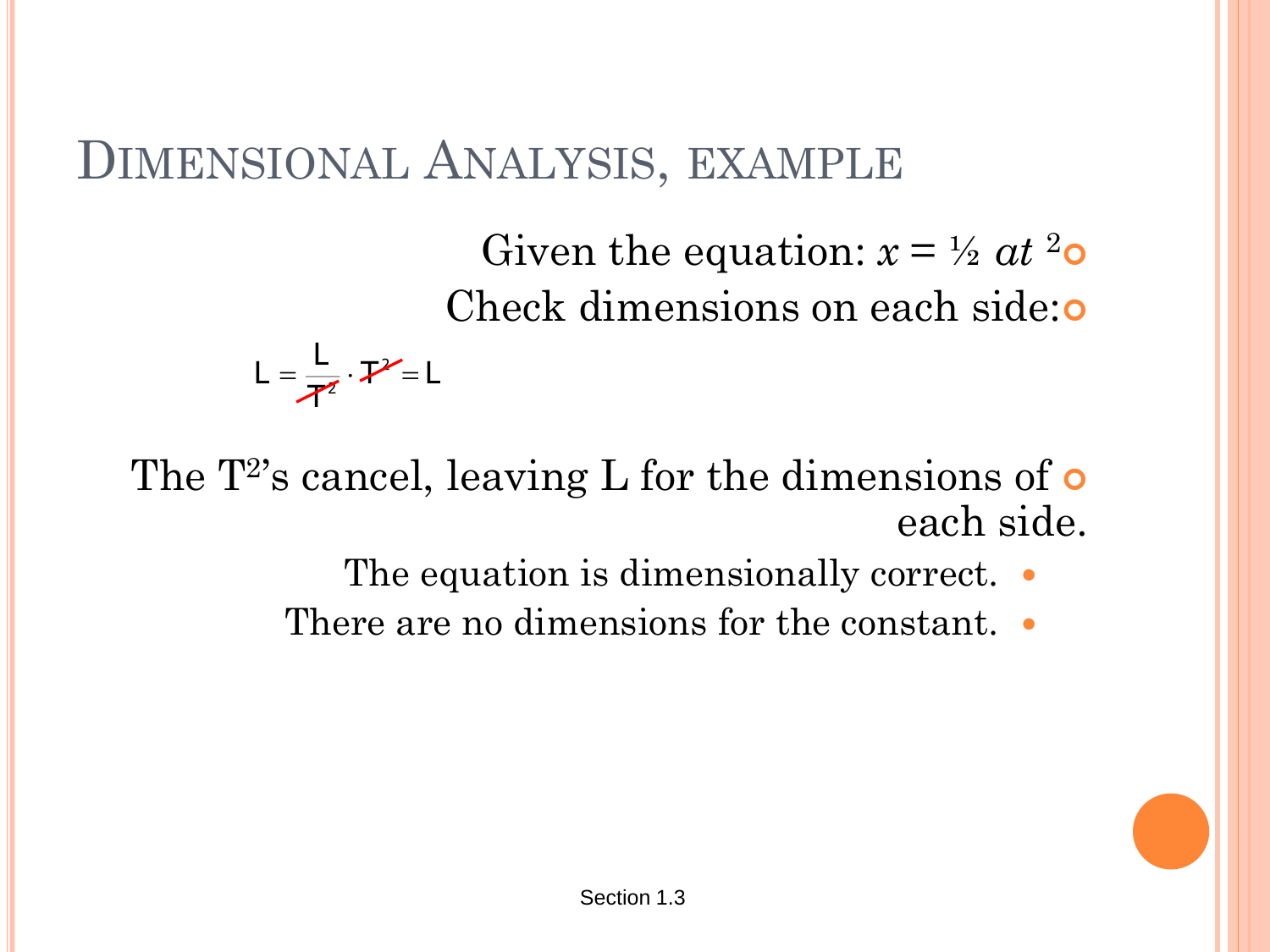#### DIMENSIONAL ANALYSIS TO DETERMINE A POWER LAW

Determine powers in a proportionality

Example: find the exponents in the expression  $\bullet$  $\boldsymbol{\mathsf{X}} \propto \boldsymbol{\mathsf{a}}^m t^n$ 

You must have lengths on both sides. o

Acceleration has dimensions of  $\mathrm{L/T^2}$  o

Time has dimensions of T.  $\circ$ 

Analysis gives **o** 

 $\pmb{\mathsf{X}} \propto \pmb{\mathsf{a}} \pmb{t}^2$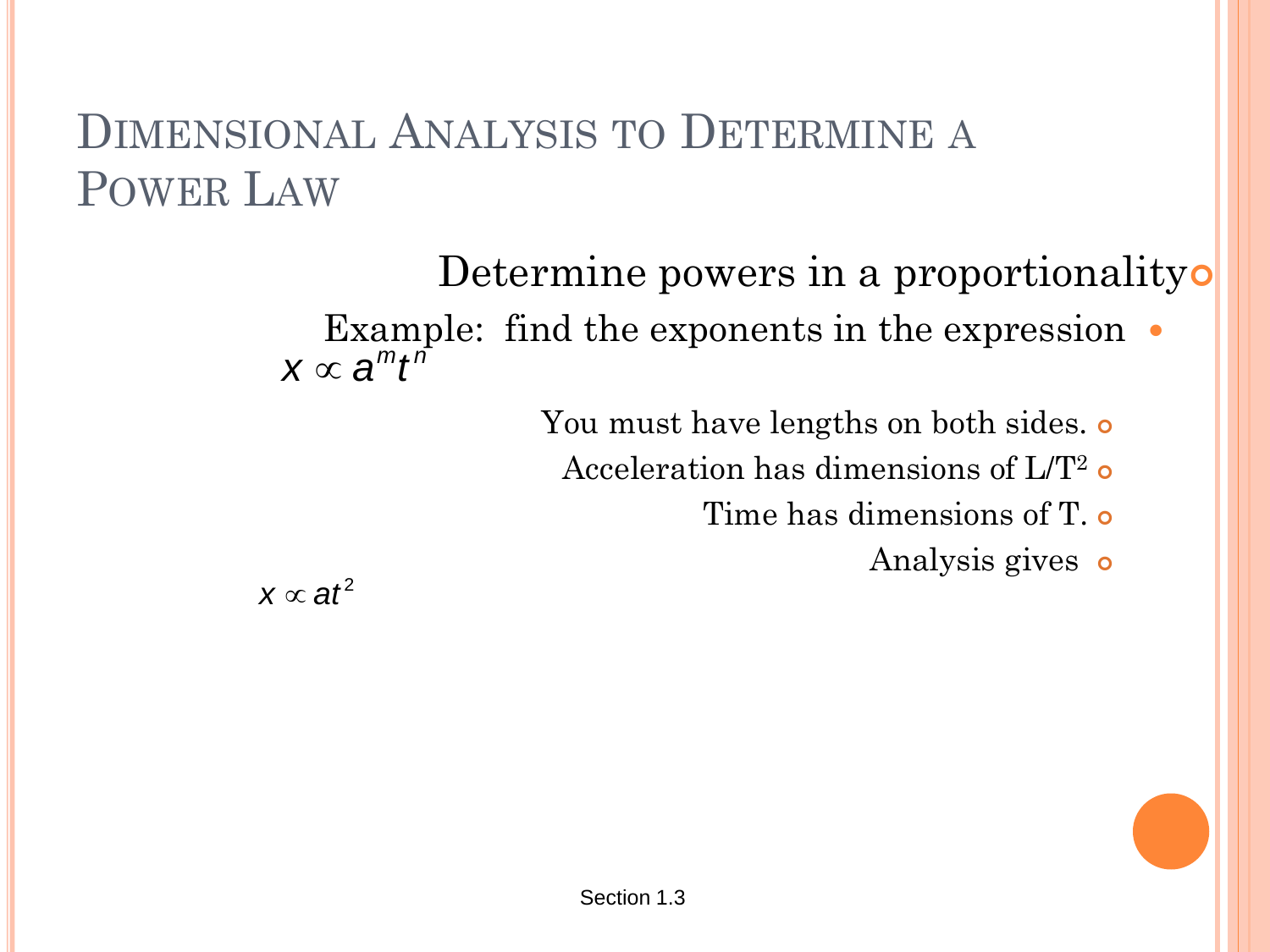### **SYMBOLS**

- The symbol used in an equation is not necessarily **o** the symbol used for its dimension.
	- Some quantities have one symbol used **o** consistently.
	- For example, time is *t* virtually all the time.
	- Some quantities have many symbols used, **o** depending upon the specific situation.
	- For example, lengths may be x, y, z, r, d, h, etc.  $\bullet$
	- The dimensions will be given with a capitalized, o non-italic letter.
		- The algebraic symbol will be italicized. Section 1.3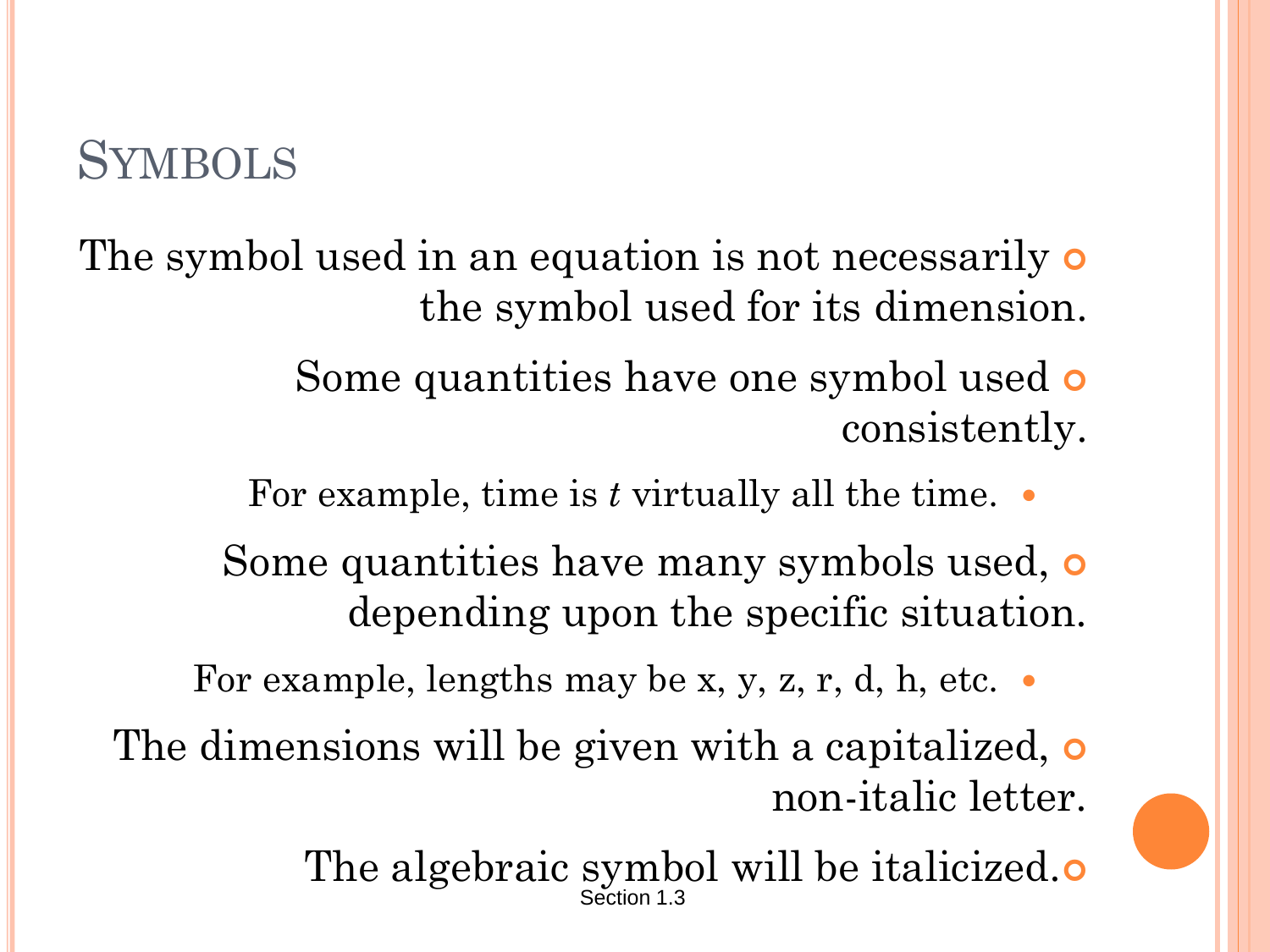# CONVERSION OF UNITS

- When units are not consistent, you may need to **o** convert to appropriate ones.
- See Appendix A for an extensive list of conversion  $\circ$ factors.
- Units can be treated like algebraic quantities that **o** can cancel each other out.